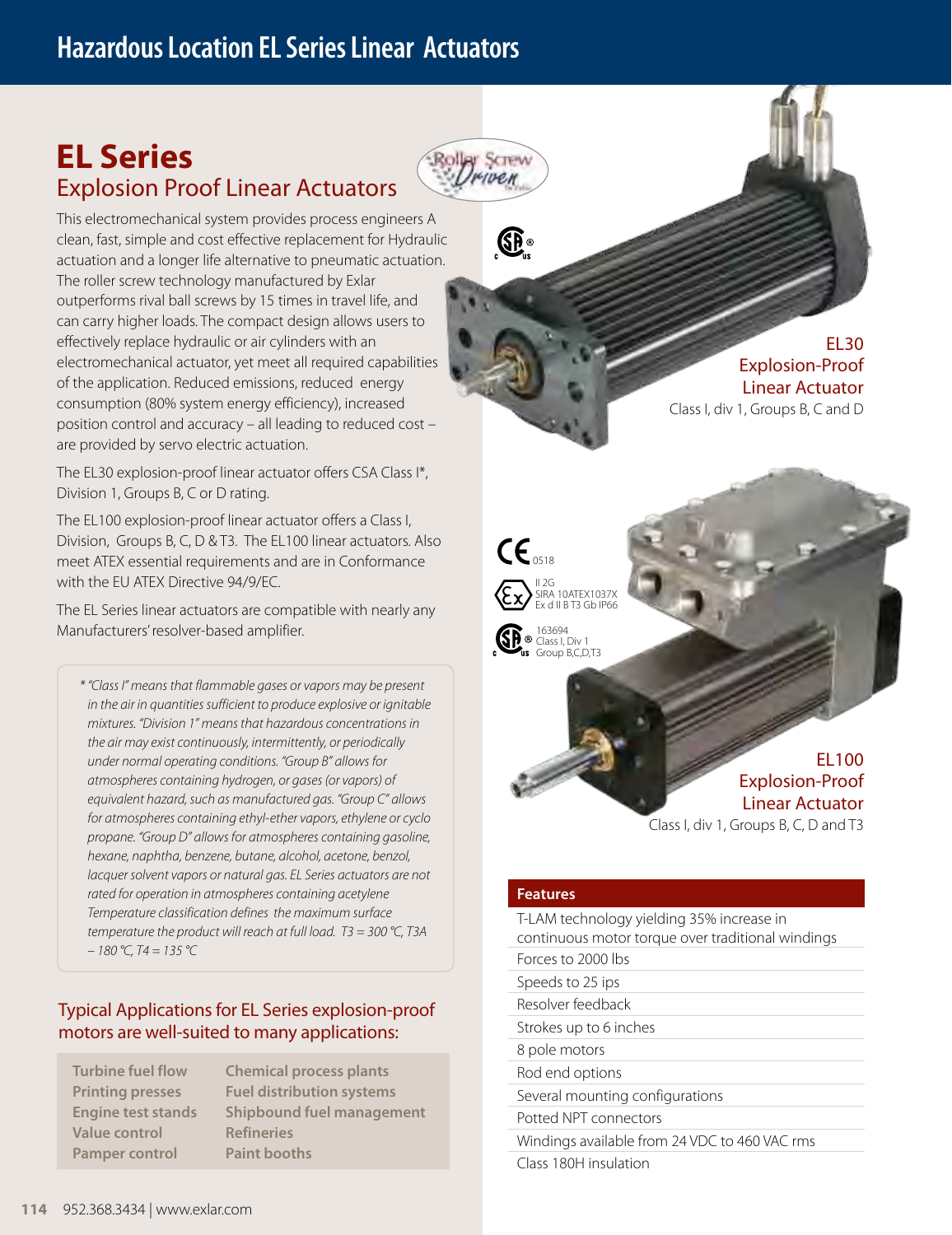### EL Series Performance Curves

The below speed vs. force curves represent approximate continuous thrust ratings at indicated linear speed. Different types of servo amplifiers will offer varying motor torque and

thus actuator thrust. These values are at constant velocity and do not account for motor torque required for acceleration.



#### **EL100 Speed Force**



**Speed inch/sec (mm/sec)**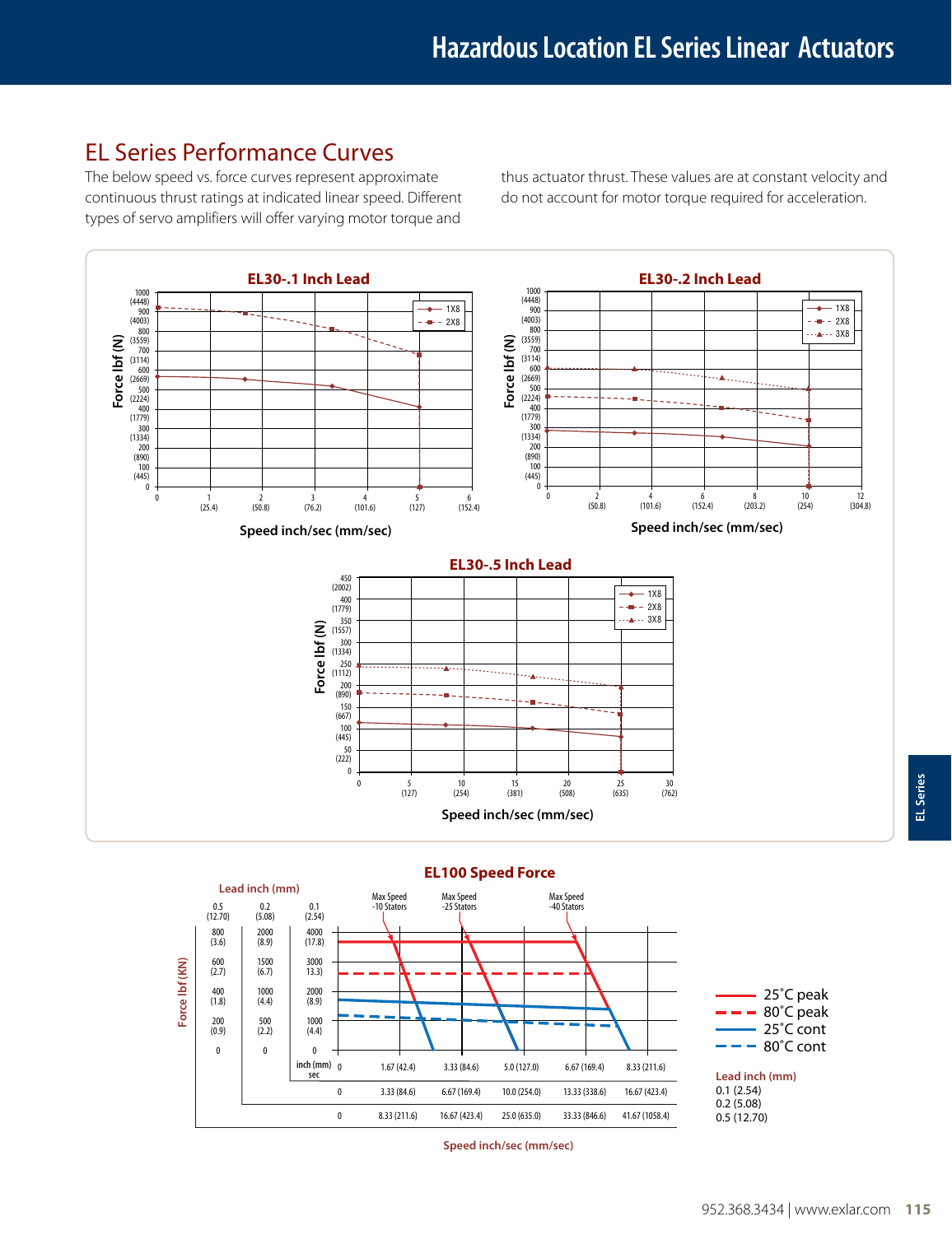# EL Performance Specifications

| Model No.  | Frame<br>Size<br>in $(mm)$ | <b>Stroke</b><br>$(nominal)^*$<br>in (mm) | <b>Stator</b>    | <b>Screw Lead</b><br>in (mm)                                                                                                                              | <b>Force Rating</b><br>lb(N)<br>25°C/80°C | <b>Max Velocity</b><br>in/sec<br>(mm/sec) | Approx* Cont.<br><b>Motor Torque</b><br>$lb-in(N-m)$ | <b>Maximum</b><br><b>Static Load</b><br>Ib(N) | Armature Inertia<br>Rating**<br>$lb-in-s^2$ (Kg-m <sup>2</sup> ) | <b>Dynamic</b><br>Load<br>lb(N) | Weight<br>(approx.)<br>$Ib$ (kg) |
|------------|----------------------------|-------------------------------------------|------------------|-----------------------------------------------------------------------------------------------------------------------------------------------------------|-------------------------------------------|-------------------------------------------|------------------------------------------------------|-----------------------------------------------|------------------------------------------------------------------|---------------------------------|----------------------------------|
| EL30-0301  |                            |                                           |                  | 0.1<br>(2.54)                                                                                                                                             | 543/885/NA<br>(2415/3936/NA)              | 5<br>(127.0)                              |                                                      |                                               |                                                                  | 5516<br>(24536)                 |                                  |
| EL30-0302  | 3.125<br>(79.0)            | 3<br>(75.0)                               |                  | 0.2<br>(5.08)                                                                                                                                             | 271/442/NA<br>(1205/1966/NA)              | 10<br>(254.0)                             | 10.8/17.6/NA<br>(1.22/1.99/NA)                       | 2700<br>(12010)                               | 0.00319<br>(0.00036)                                             | 5800<br>(25798)                 | 12<br>(5.4)                      |
| EL30-0305  |                            |                                           |                  | 0.5<br>(12.7)                                                                                                                                             | 109/177/NA<br>(485/787/NA)                | 25<br>(635.0)                             |                                                      |                                               |                                                                  | 4900<br>(21795)                 |                                  |
| EL30-0601  |                            |                                           |                  | 0.1<br>(2.54)                                                                                                                                             | 543/885/NA<br>(2415/3936/NA)              | 5<br>(127.0)                              | 10.8/17.6/NA<br>(1.22/1.99/NA)                       |                                               |                                                                  | 5516<br>(24536)                 |                                  |
| EL30-0602  | 3.125<br>(79.0)            | 6<br>(150.0)                              |                  | 0.2<br>(5.08)                                                                                                                                             | 271/442/626<br>(1205/1966/2785)           | 10<br>(254.0)                             | 10.8/17.6/24.9<br>(1.22/1.99/2.81)                   | 2700<br>(12010)                               | 0.00361<br>(0.00041)                                             | 5800<br>(25798)                 | 15<br>(6.8)                      |
| EL30-0605  |                            |                                           |                  | 0.5<br>(12.7)                                                                                                                                             | 109/177/250<br>(485/787/1112)             | 25<br>(635.0)                             | 10.8/17.6/24.9<br>(1.22/1.99/2.81)                   |                                               |                                                                  | 4900<br>(21795)                 |                                  |
|            |                            |                                           | 2A8-10           |                                                                                                                                                           | 1806/1246<br>(8032/5542)                  | 1.66<br>(4.16)                            | 35.9<br>(24.8)                                       |                                               |                                                                  |                                 |                                  |
|            |                            |                                           | 2B8-25           |                                                                                                                                                           | 1806/1246<br>(8032/5542)                  | 41.66<br>(105.66)                         | 35.9<br>(24.8)                                       |                                               |                                                                  |                                 | 26.2<br>(11.9)                   |
|            |                            |                                           | 2C8-40           |                                                                                                                                                           | 1834/1266<br>(8160/5631)                  | 6.66<br>(169.33)                          | 36.5<br>(25.2)                                       |                                               |                                                                  | 5516<br>(24536)                 |                                  |
| EL100-0601 | 3.9<br>(100)               | 6<br>(150)                                | 218-40           | 0.01<br>(2.54)                                                                                                                                            | 1989/1373<br>(8848/6105)                  | 6.66<br>(169.33)                          | 39.6<br>(27.3)                                       | 2700<br>(12010)                               | 0.00361<br>(0.000408)                                            |                                 |                                  |
|            |                            |                                           | 238.40           |                                                                                                                                                           | 2011/1387<br>(8943/6171)                  | 6.66<br>(169.33)                          | 40<br>(27.6)                                         |                                               |                                                                  |                                 |                                  |
|            |                            |                                           | 258.40           |                                                                                                                                                           | 1986/1371<br>(8835/6097)                  | 6.66<br>(169.33)                          | 39.5<br>(27.3)                                       |                                               |                                                                  |                                 |                                  |
|            |                            |                                           | 268.40           |                                                                                                                                                           | 2008/1385<br>(8930/6162)                  | 6.66<br>(169.33)                          | 39.9<br>(27.6)                                       |                                               |                                                                  |                                 |                                  |
|            |                            |                                           | 2A8-10           |                                                                                                                                                           | 903/623<br>(4016/2771)                    | 3.33<br>(84.58)                           | 35.9<br>(24.8)                                       |                                               |                                                                  |                                 |                                  |
|            |                            |                                           | 2B8-25           | 903/623<br>8.33<br>(4016/2771)<br>(211.58)<br>917/633<br>13.33<br>(4080/2815)<br>(338.58)<br>0.2<br>995/686<br>13.33<br>(5.08)<br>(4424/3053)<br>(338.58) | 35.9<br>(24.8)                            |                                           |                                                      |                                               |                                                                  |                                 |                                  |
|            |                            | 6<br>(150)                                | 2C8-40           |                                                                                                                                                           |                                           |                                           | 36.5<br>(25.2)                                       | 2700<br>(12010)                               | 0.00361<br>(0.000408)                                            | 5800<br>(25798)                 | 26.2<br>(11.9)                   |
| EL100-0602 | 3.9<br>(100)               |                                           | 218-40           |                                                                                                                                                           |                                           |                                           | 39.6<br>(27.3)                                       |                                               |                                                                  |                                 |                                  |
|            |                            |                                           | 238.40<br>258.40 |                                                                                                                                                           | 1005/694<br>(4472/3086)                   | 13.33<br>(338.58)                         | 40<br>(27.6)                                         |                                               |                                                                  |                                 |                                  |
|            |                            |                                           |                  |                                                                                                                                                           | 993/685<br>(4417/3048)                    | 13.33<br>(338.58)                         | 39.5<br>(27.3)                                       |                                               |                                                                  |                                 |                                  |
|            |                            |                                           | 268.40           |                                                                                                                                                           | 1004/693<br>(4465/3081)                   | 13.33<br>(338.58)                         | 39.9<br>(27.6)                                       |                                               |                                                                  |                                 |                                  |
|            |                            |                                           | 2A8-10           |                                                                                                                                                           | 361/249<br>(1606/1108)                    | 8.33<br>(211.58)                          | 35.9<br>(24.8)                                       |                                               |                                                                  |                                 |                                  |
|            |                            |                                           | 2B8-25           |                                                                                                                                                           | 361/249<br>(1606/1108)                    | 20.83<br>9529.08)                         | 35.9<br>(24.8)                                       |                                               |                                                                  |                                 |                                  |
|            |                            |                                           | $2C8 - 40$       |                                                                                                                                                           | 367/253<br>(1632/1126)                    | 33.33<br>(846.58)                         | 36.5<br>(25.2)                                       |                                               |                                                                  |                                 |                                  |
| EL100-0605 | 3.9<br>(100)               | 6<br>(150)                                | 218-40           | 0.5<br>(12.70)                                                                                                                                            | 398/275<br>(1770/1221)                    | 33.33<br>(846.58)                         | 39.6<br>(27.3)                                       | 2700<br>(12010)                               | 0.00361<br>(0.000408)                                            | 4900<br>(21795)                 | 26.2<br>(11.9)                   |
|            |                            |                                           | 238.40           |                                                                                                                                                           | 402/277<br>(1789/1234)                    | 33.33<br>(846.58)                         | 40<br>(27.6)                                         |                                               |                                                                  |                                 |                                  |
|            |                            |                                           | 258.40           |                                                                                                                                                           | 397/274<br>(1767/1219)                    | 33.33<br>(846.58)                         | 39.5<br>(27.3)                                       |                                               |                                                                  |                                 |                                  |
|            |                            |                                           | 268.40           |                                                                                                                                                           | 402/277<br>(1786/1232)                    | 33.33<br>(846.58)                         | 39.9<br>(27.6)                                       |                                               |                                                                  |                                 |                                  |

\* Please note that stroke mm are nominal dimensions. \*\*Inertia +/- 5% Specifications subject to change without notice. See page 13 for definition of terms.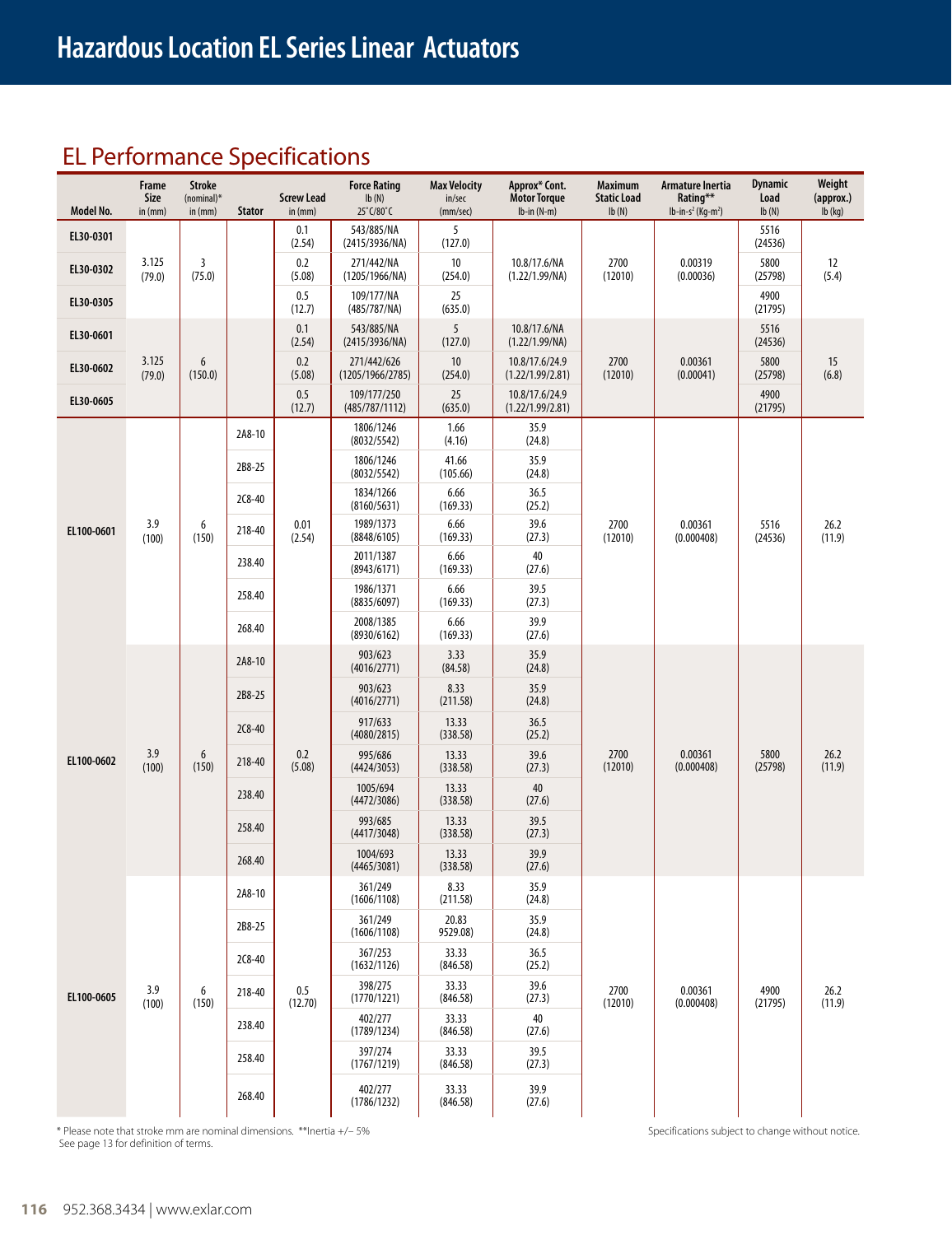### EL30 Series Mechanical/Electrical Specifications

| Maximum Backlash (not preloaded)                              |                        |                |                 |                |                |                |                                   | 0.004(0.10)    |                     |                      |                |                |                |                |                |                |                |
|---------------------------------------------------------------|------------------------|----------------|-----------------|----------------|----------------|----------------|-----------------------------------|----------------|---------------------|----------------------|----------------|----------------|----------------|----------------|----------------|----------------|----------------|
| Maximum Backlash (preloaded)                                  | in (mm)                |                |                 |                |                | 0.0            |                                   |                |                     |                      |                |                |                |                |                |                |                |
| <b>Lead Accuracy</b><br>$in/ft$ (mm/300 mm)                   |                        |                | 0.001(.025)     |                |                |                |                                   |                |                     |                      |                |                |                |                |                |                |                |
| Maximum Radial Load                                           | Ib(N)                  | 30 (134)       |                 |                |                |                |                                   |                |                     |                      |                |                |                |                |                |                |                |
| <b>Environmental Rating:</b>                                  | Standard               |                |                 |                |                |                |                                   |                |                     | IP <sub>65</sub>     |                |                |                |                |                |                |                |
| <b>Motor Stator-T4 Ratings</b>                                |                        | 1AB            | AB <sub>8</sub> | 118            | 138            | 158            | 168                               | 2A8            | <b>2B8</b>          | 218                  | 238            | 258            | 268            | 318*           | 338*           | 358*           | 368*           |
| RMS SINUSOIDAL COMMUTATION                                    |                        |                |                 |                |                |                |                                   |                |                     |                      |                |                |                |                |                |                |                |
| Continuous Motor Torque**<br>$(+/- 10\% \omega 25^{\circ}C)$  | lbf-in<br>(Nm)         | 10.8<br>(1.22) | 10.8<br>(1.22)  | 10.9<br>(1.23) | 10.8<br>(1.22) | 10.7<br>(1.21) | 10.3<br>(1.16)                    | 17.4<br>(1.97) | 17.4<br>(1.97)      | 17.6<br>(1.99)       | 17.6<br>(1.99) | 17.5<br>(1.98) | 17.5<br>(1.98) | 25.2<br>(2.85) | 24.9<br>(2.81) | 23.6<br>(2.67) | 23.6<br>(2.67) |
| Torque Constant (Kt)**<br>$(+/- 10\% \omega 25^{\circ}C)$     | $Ibf-in/$<br>(Nm/A)    | 1.1<br>(0.13)  | 1.1<br>(0.13)   | 4.4<br>(0.49)  | 8.7<br>(0.99)  | 15.5<br>(1.75) | 17.5<br>(1.98)                    | 1.1<br>(0.13)  | 1.1<br>(0.13)       | 4.4<br>(0.49)        | 8.7<br>(0.99)  | 15.5<br>(1.75) | 17.5<br>(1.98) | 4.4<br>(0.50)  | 8.7<br>(0.98)  | 15.7<br>(1.77) | 17.6<br>(1.98) |
| Continuous Current Rating**                                   | Amps                   | 10.7           | 10.7            | 2.8            | 1.4            | 0.8            | 0.7                               | 17.3           | 17.3                | 4.5                  | 2.2            | 1.3            | 1.1            | 6.3            | 3.2            | 1.7            | 1.5            |
| <b>Peak Current Rating</b>                                    | Amps                   | 21.3           | 21.3            | 5.6            | 2.8            | 1.5            | 1.3                               | 34.5           | 34.5                | 9.0                  | 4.5            | 2.5            | 2.2            | 12.7           | 6.4            | 3.4            | 3.0            |
| <b>TRAPEZOIDAL COMMUTATION</b>                                |                        |                |                 |                |                |                |                                   |                |                     |                      |                |                |                |                |                |                |                |
| Continuous Motor Torque**<br>$(+/- 10\% \oslash 80^{\circ}C)$ | lbf-in<br>(Nm)         | 10.3<br>(1.16) | 10.3<br>(1.16)  | 10.4<br>(1.17) | 10.3<br>(1.17) | 10.2<br>(1.15) | 9.8<br>(1.11)                     | 16.6<br>(1.88) | 16.6<br>(1.88)      | 16.8<br>(1.90)       | 16.8<br>(1.90) | 16.7<br>(1.89) | 16.7<br>(1.89) | 24.1<br>(2.72) | 23.8<br>(2.69) | 22.5<br>(2.55) | 22.6<br>(2.55) |
| Torque Constant (Kt)**<br>$(+/- 10\% \omega 80^{\circ}C)$     | $Ibf-in/A$<br>(Nm/A)   | 0.9<br>(0.10)  | 0.9<br>(0.10)   | 3.4<br>(0.39)  | 6.8<br>(0.77)  | 12.1<br>(1.37) | 13.6<br>(1.54)                    | 0.9<br>(0.10)  | 0.9<br>(0.10)       | 3.4<br>(0.39)        | 6.8<br>(0.77)  | 12.1<br>(1.37) | 13.6<br>(1.54) | 3.5<br>(0.39)  | 6.8<br>(0.76)  | 12.2<br>(1.38) | 13.7<br>(1.55) |
| <b>Continuous Current Rating</b>                              | Amps                   | 13.1           | 13.1            | 3.4            | 1.7            | 0.9            | 0.8                               | 21.1           | 21.1                | 5.5                  | 2.8            | 1.5            | 1.4            | 7.8            | 3.9            | 2.1            | 1.8            |
| Peak Current Rating                                           | Amps                   | 26.1           | 26.1            | 6.8            | 3.4            | 1.9            | 1.6                               | 42.3           | 42.3                | 11.0                 | 5.5            | 3.1            | 2.7            | 15.5           | 7.9            | 4.1            | 3.7            |
| <b>MOTOR STATOR DATA</b>                                      |                        |                |                 |                |                |                |                                   |                |                     |                      |                |                |                |                |                |                |                |
| Voltage Constant (Ke)**                                       | Vrms/Krpm              | 7.7            | 7.7             | 29.9           | 59.7           | 106.0          | 119.5                             | 7.7            | 7.7                 | 29.9                 | 59.7           | 106.0          | 119.5          | 30.3           | 59.2           | 106.9          | 119.9          |
| $(+/- 10\% \ @ 25\degree)$                                    | Vpk/Krpm               | 10.9           | 10.9            | 42.2           | 84.5           | 149.9          | 168.9                             | 10.9           | 10.9                | 42.2                 | 84.5           | 149.9          | 168.9          | 42.9           | 83.8           | 151.2          | 169.6          |
| <b>Pole Configuration</b>                                     |                        | 8              | 8               | 8              | 8              | 8              | 8                                 | 8              | 8                   | 8                    | 8              | 8              | 8              | 8              | 8              | 8              | 8              |
| Resistance (L-L)(+/- 5% @ 80°C)                               | <b>Ohms</b>            | 0.19           | 0.19            | 2.8            | 11.2           | 36.3           | 49.6                              | 0.08           | 0.08                | 1.1                  | 4.5            | 14.1           | 18.0           | 0.65           | 2.6            | 9.3            | 11.6           |
| Inductance $(L-L)(+/-5%)$                                     | mH                     | 0.51           | 0.51            | 7.7            | 30.7           | 96.8           | 123.0                             | 0.24           | 0.24                | 3.7                  | 14.7           | 46.2           | 58.7           | 2.5            | 9.5            | 30.9           | 38.8           |
| Mech Time Constant (tm)                                       | ms min                 | 6.6            | 6.6             | 6.5            | 6.5            | 6.7            | 7.2                               | 2.6            | 2.6                 | 2.6                  | 2.6            | 2.6            | 2.6            | 1.5            | 1.5            | 1.7            | 1.7            |
|                                                               | max                    | 7.4            | 7.4             | 7.3            | 7.4            | 7.6            | 8.1                               | 3.0            | 3.0                 | 2.9                  | 2.9            | 3.0            | 3.0            | 1.7            | 1.7            | 1.9            | 1.9            |
| Electrical Time Constant (te)                                 | ms                     | 2.7            | 2.7             | 2.8            | 2.7            | 2.7            | 2.5                               | 3.2            | 3.2                 | 3.3                  | 3.3            | 3.3            | 3.3            | 3.8            | 3.7            | 3.3            | 3.3            |
| <b>Damping Constant</b>                                       | lbf-in/krpm (N-m/krpm) |                |                 |                |                |                |                                   |                | 1.23(0.14)          |                      |                |                |                |                |                |                |                |
| <b>Friction Torque</b>                                        | $Ibf$ -in (Nm)         |                |                 |                |                |                |                                   |                | 2.00(0.23)          |                      |                |                |                |                |                |                |                |
| <b>Bus Voltage</b>                                            | Vrms                   | 24VDC          | 48VDC           | 115            | 230            | 400            | 460                               | 24VDC          | 48VDC               | 115                  | 230            | 400            | 460            | 115            | 230            | 400            | 460            |
| Speed @ Bus Voltage                                           | rpm                    | 1500           | 3000            | 3000           | 3000           | 3000           | 3000                              | 1500           | 3000                | 3000                 | 3000           | 3000           | 3000           | 3000           | 3000           | 3000           | 3000           |
| <b>Insulation Class</b>                                       |                        |                |                 |                |                |                |                                   |                |                     | 180(H)               |                |                |                |                |                |                |                |
| <b>Temperature Class</b>                                      | $^{\circ}$ C           |                |                 |                |                |                |                                   |                | $T4 = 135^{\circ}C$ | $T3A = 180^{\circ}C$ |                |                |                |                |                |                |                |
| Connectors                                                    |                        |                |                 |                |                |                | <b>Potted NPT Connectors Only</b> |                |                     |                      |                |                |                |                |                |                |                |

For amplifiers using peak sinusoidal ratings, multiply RMS sinusoidal Kt by .707 and current by 1.414. Specifications subject to change without notice. Specifications reflect 80˚C test environment

\*Not available with 3" stroke

\*\*For T3A Temperature Class multiply Kt & Ke ratings by 0.83; Continuous Current by 1.245; Continuous Torque by 1.095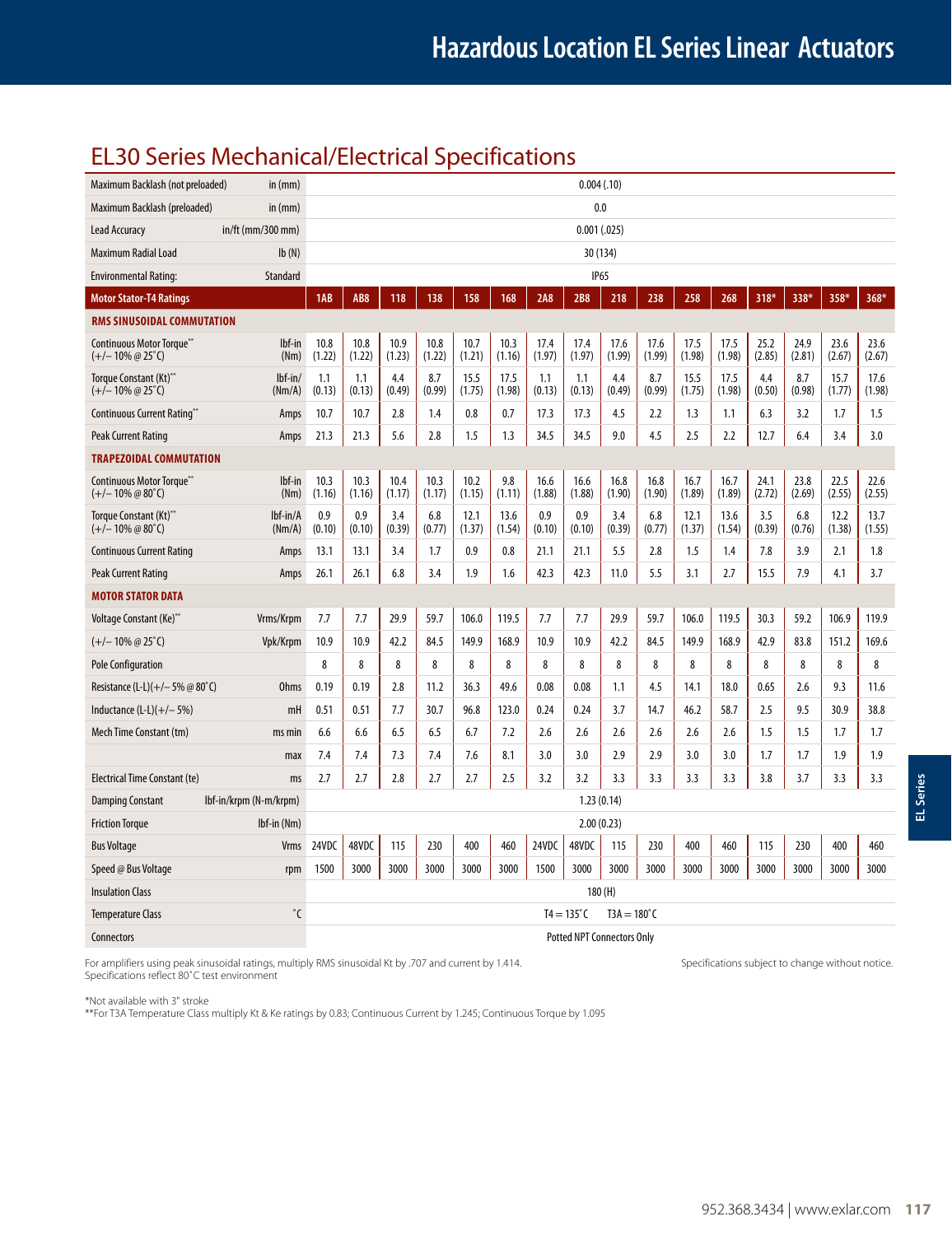## EL100 Series Mechanical/Electrical Specifications

| Nominal Backlash                                  |            | in $(mm)$                                     |                          |                                     |                          | 0.004(.10)                                       |                                     |                                     |                          |  |  |  |  |
|---------------------------------------------------|------------|-----------------------------------------------|--------------------------|-------------------------------------|--------------------------|--------------------------------------------------|-------------------------------------|-------------------------------------|--------------------------|--|--|--|--|
| Maximum Backlash (preloaded)                      |            | in $(mm)$                                     |                          |                                     |                          | 0.0                                              |                                     |                                     |                          |  |  |  |  |
| Lead Accuracy in/ft                               |            | (mm/300 mm)                                   |                          |                                     |                          | 0.001(.025)                                      |                                     |                                     |                          |  |  |  |  |
| Ib(N)<br>Maximum Radial Load                      |            |                                               | 40 (179)                 |                                     |                          |                                                  |                                     |                                     |                          |  |  |  |  |
| <b>Environmental Rating</b>                       |            | <b>Standard</b>                               |                          |                                     |                          | <b>IP66</b>                                      |                                     |                                     |                          |  |  |  |  |
| <b>Motor Stator</b><br><b>Ambient Temperature</b> |            |                                               | 2A8-10<br>25°/80°C       | 2B8-25<br>$25^{\circ}/80^{\circ}$ C | 2C8-40<br>25°/80°C       | 218-40<br>$25^{\circ}/80^{\circ}$ C              | 238-40<br>$25^{\circ}/80^{\circ}$ C | 258-40<br>$25^{\circ}/80^{\circ}$ C | 268-40<br>25°/80°C       |  |  |  |  |
| RMS SINUSOIDAL COMMUTATION DATA                   |            |                                               |                          |                                     |                          |                                                  |                                     |                                     |                          |  |  |  |  |
| <b>Continuous Motor Torque</b>                    |            | $Ibf$ -in<br>(Nm)                             | 35.9/24.8<br>(4.06/2.80) | 35.9/24.8<br>(4.06/2.80)            | 36.5/25.2<br>(4.12/2.85) | 39.6/27.3<br>(4.47/3.09)                         | 40.0/27.6<br>(4.52/3.12)            | 39.5/27.3<br>(4.46/3.08)            | 39.9/27.6<br>(4.51/3.11) |  |  |  |  |
| Torque Constant @ 25°C (Kt)                       |            | $Ibf-in/$<br>(Nm/A)                           | 1.7<br>(0.19)            | 1.7<br>(0.19)                       | 2.6<br>(0.30)            | 3.2<br>(0.37)                                    | 6.6<br>(0.75)                       | 11.6<br>(1.31)                      | 13.2<br>(1.50)           |  |  |  |  |
| Continuous Current Rating (IG)                    |            | Amps                                          | 23.6/16.3                | 23.6/16.3                           | 15.6/10.7                | 13.6/9.4                                         | 6.8/4.7                             | 3.8/2.6                             | 3.4/2.3                  |  |  |  |  |
| <b>Peak Current Rating</b>                        |            | Amps                                          | 47.1/32.5                | 47.1/32.5                           | 31.1/21.5                | 27.3/18.8                                        | 13.5/9.3                            | 7.6/5.3                             | 6.7/4.7                  |  |  |  |  |
| <b>TRAPEZOIDAL COMMUTATION DATA</b>               |            |                                               |                          |                                     |                          |                                                  |                                     |                                     |                          |  |  |  |  |
| <b>Continuous Motor Torque</b>                    |            | lbf-in<br>(Nm)                                | 34.3/23.7<br>(3.88/2.67) | 34.3/23.7<br>(3.88/2.67)            | 34.9/24.0<br>(3.94/2.72) | 37.8/26.1<br>(4.27/2.95)                         | 38.2/26.4<br>(4.32/2.98)            | 37.7/26.0<br>(4.26/2.94)            | 38.1/26.3<br>(4.31/2.97) |  |  |  |  |
| Torque Constant @ 25°C (Kt)                       |            | lbf-in/A<br>(Nm/A)                            | 1.3<br>(0.15)            | 1.3<br>(0.15)                       | 2.0<br>(0.23)            | 2.5<br>(0.29)                                    | 5.2<br>(0.58)                       | 9.0<br>(1.02)                       | 10.3<br>(1.17)           |  |  |  |  |
| Continuous Current Rating (IG)                    |            | Amps                                          | 28.9/19.9                | 28.9/19.9                           | 19.1/13.2                | 16.7/11.5                                        | 8.3/5.7                             | 4.7/3.2                             | 4.1/2.8                  |  |  |  |  |
| Peak Current Rating                               |            | Amps                                          | 57.7/39.8                | 57.7/39.8                           | 38.1/26.3                | 33.4/23.1                                        | 16.5/11.4                           | 9.4/6.5                             | 8.3/5.7                  |  |  |  |  |
| <b>MOTOR STATOR DATA</b>                          |            |                                               |                          |                                     |                          |                                                  |                                     |                                     |                          |  |  |  |  |
| Voltage Constant @ 25°C (Ke)                      |            | Vrms/Krpm                                     | 11.6                     | 11.6                                | 17.9                     | 22.1                                             | 45.2                                | 78.9                                | 90.4                     |  |  |  |  |
|                                                   |            | Vpk/Krpm                                      | 16.5                     | 16.5                                | 25.3                     | 31.3                                             | 64.0                                | 111.6                               | 127.9                    |  |  |  |  |
| <b>Pole Configuration</b>                         |            |                                               | 8                        | 8                                   | 8                        | 8                                                | 8                                   | 8                                   | 8                        |  |  |  |  |
| Resistance (L-L)                                  |            | <b>Ohms</b>                                   | 0.10                     | 0.10                                | 0.20                     | 0.30                                             | 1.2                                 | 3.8                                 | 4.86                     |  |  |  |  |
| Inductance (L-L)                                  |            | mH                                            | 0.79                     | 0.79                                | 1.9                      | 2.93                                             | 12.2                                | 37.2                                | 48.9                     |  |  |  |  |
| <b>Brake Inertia</b>                              |            | lbf-in-sec <sup>2</sup> (kg-cm <sup>2</sup> ) |                          |                                     |                          | 0.00047(.53)                                     |                                     |                                     |                          |  |  |  |  |
| Brake Current @24 VDC +/- 10%                     |            | A                                             |                          |                                     |                          | 0.5                                              |                                     |                                     |                          |  |  |  |  |
| Brake Holding Torque - Dry                        |            | $Ibf-in$ (Nm/A)                               | 70(8)                    |                                     |                          |                                                  |                                     |                                     |                          |  |  |  |  |
| Brake Engage/Disengage Time                       |            | ms                                            |                          |                                     |                          | 25/50                                            |                                     |                                     |                          |  |  |  |  |
| Mechanical Time Constant (tm)                     |            | ms                                            | 1.7                      | 1.7                                 | 1.7                      | 1.4                                              | 1.4                                 | 1.4                                 | 1.4                      |  |  |  |  |
| Electrical Time Constant (te)                     |            | ms                                            | 7.9                      | 7.9                                 | 8.2                      | 9.9                                              | 10.1                                | 9.9                                 | 10.1                     |  |  |  |  |
| <b>Bus Voltage</b>                                |            | <b>Vrms</b>                                   | 24 VDC                   | 48 VDC                              | 120 VDC                  | 115 VDC                                          | 230 VDC                             | 400 VDC                             | 460 VDC                  |  |  |  |  |
| Speed @ Bus Voltage                               |            | rpm                                           | 1000                     | 2500                                | 4000                     | 4000                                             | 4000                                | 4000                                | 4000                     |  |  |  |  |
| <b>Insulation Class</b>                           |            |                                               |                          |                                     |                          | 180 (H)                                          |                                     |                                     |                          |  |  |  |  |
| <b>Ambient Temperature Rating</b>                 |            |                                               | -29° C to 93° C          |                                     |                          |                                                  |                                     |                                     |                          |  |  |  |  |
| <b>CSA/ATEX Temperature Class</b>                 |            |                                               |                          |                                     |                          | T3, 200° C Maximum Allowable Surface Temperature |                                     |                                     |                          |  |  |  |  |
| <b>Continuous Force Ratings</b>                   |            |                                               | 25°/80°C                 | 25°/80°C                            | 25°/80°C                 | $25^{\circ}/80^{\circ}$ C                        | 25°/80°C                            | 25°/80°C                            | 25°/80°C                 |  |  |  |  |
| 0.1 inch lead                                     | EL100-0601 | lbf<br>(N)                                    | 1806/1246<br>8032/5542   | 1806/1246<br>8032/5542              | 1834/1266<br>8160/5631   | 1989/1373<br>8848/6105                           | 2011/1387<br>8943/6171              | 1986/1371<br>8835/6097              | 2008/1385<br>8930/6162   |  |  |  |  |
| 0.2 inch lead                                     | EL100-0602 | lbf<br>(N)                                    | 903/623<br>4016/2771     | 903/623<br>4016/2771                | 917/633<br>4080/2815     | 995/686<br>4424/3053                             | 1005/694<br>4472/3086               | 993/685<br>4417/3048                | 1004/693<br>4465/3081    |  |  |  |  |
| 0.5 inch lead                                     | EL100-0605 | lbf<br>(N)                                    | 361/249<br>1606/1108     | 361/249<br>1606/1108                | 367/253<br>1632/1126     | 398/275<br>1770/1221                             | 402/277<br>1789/1234                | 397/274<br>1767/1219                | 402/277<br>1786/1232     |  |  |  |  |

For amplifiers using peak sinusoidal ratings, multiply RMS sinusoidal Kt by 0.707, and peak current by 1.414. Specifications subject to change without notice. All temperature ratings ambient.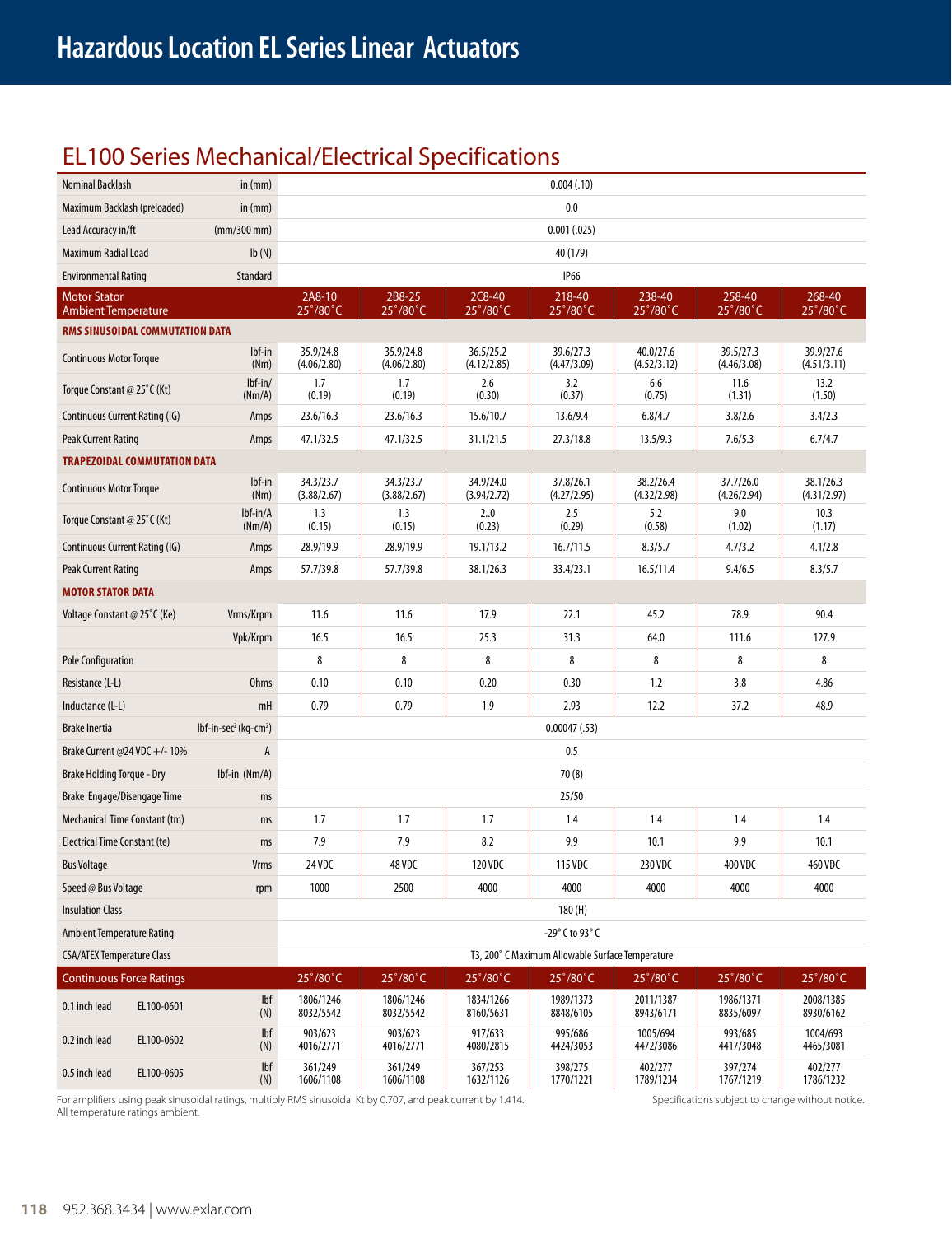### Actuator Rod End Options



|                   |             |             | øι          |            | ØE          |             | Male U.S.              | <b>Male Metric</b> | Female U.S.              | <b>Female Metric</b> |
|-------------------|-------------|-------------|-------------|------------|-------------|-------------|------------------------|--------------------|--------------------------|----------------------|
| $EL30$<br>in (mm) | 0.750(19.1) | 0.500(12.7) | 0.625(15.9) | 0.281(7.1) | 0.562(14.3) | 0.750(19.1) | $7/16 - 20$ UNF $- 2A$ | M12 x 1.75* 6a     | $'$ 7/16 - 20 UNF - 2B + | M10 x 1.5 6h         |



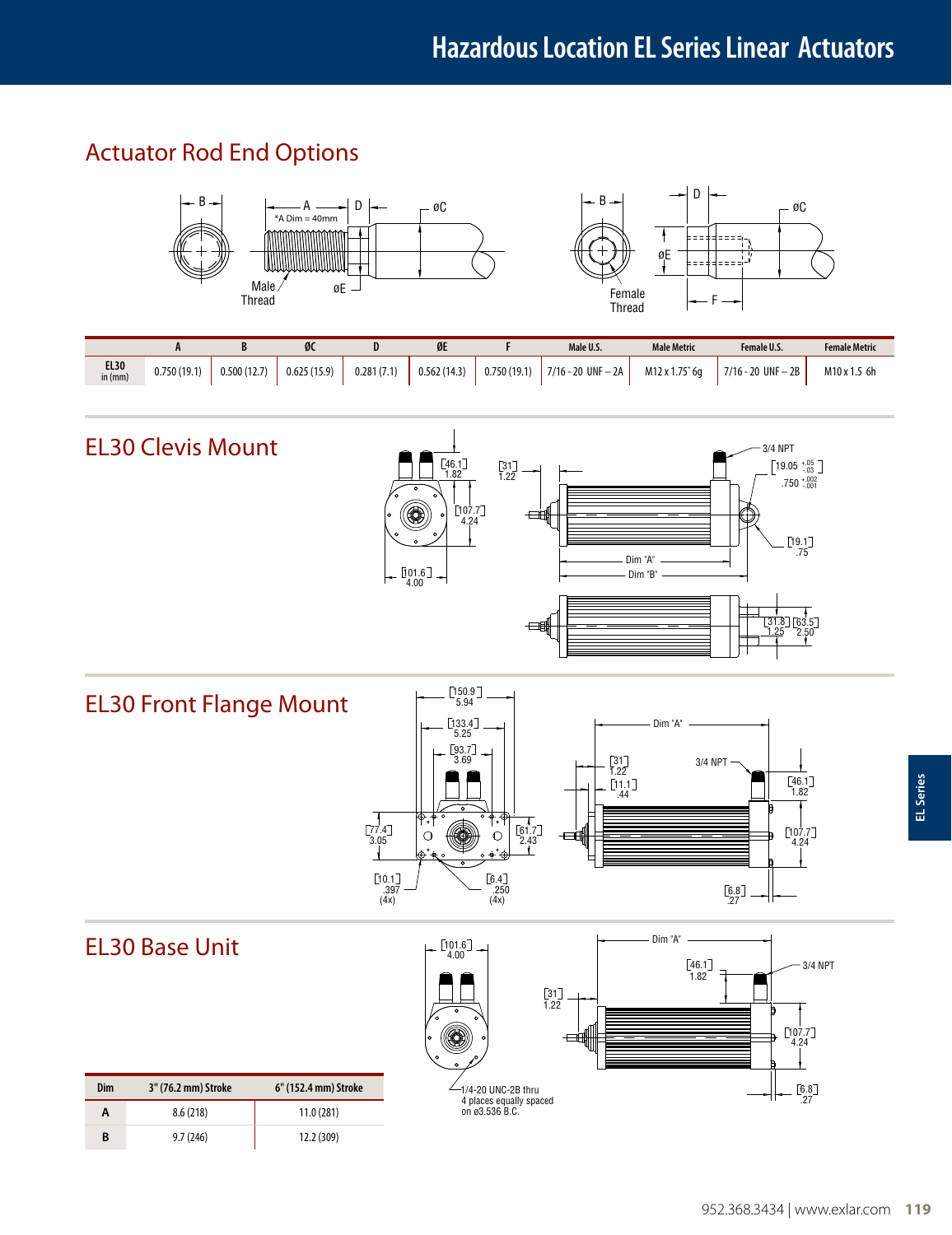### EL100 Dimensions



### EL100 Actuator Rod End Options





|                           | $\mathbf{r}$ |             | ØС          |            | ØE          |             | Male "M" Inch         | Male "A" Metric | Female "F" Inch   | <b>Female "B" Metric</b> |
|---------------------------|--------------|-------------|-------------|------------|-------------|-------------|-----------------------|-----------------|-------------------|--------------------------|
| <b>EL100</b><br>in $(mm)$ | 1.250(31.8)  | 0.625(17.0) | 0.787(20.0) | 0.281(7.1) | 0.725(18.4) | 1.000(25.4) | $1/2 - 20$ UNF $- 2A$ | M16 x 1.5 6a    | 1/2 - 20 UNF - 2B | M <sub>16</sub> x 1.5 6h |

### EL100 Front Flange or Clevis Mount



| Dim | No Brake      | <b>Brake</b> |
|-----|---------------|--------------|
| Α   | 11.9(302.3)   | 14.2 (360.8) |
| D   | 13.77 (349.9) | 16.7 (408.2) |



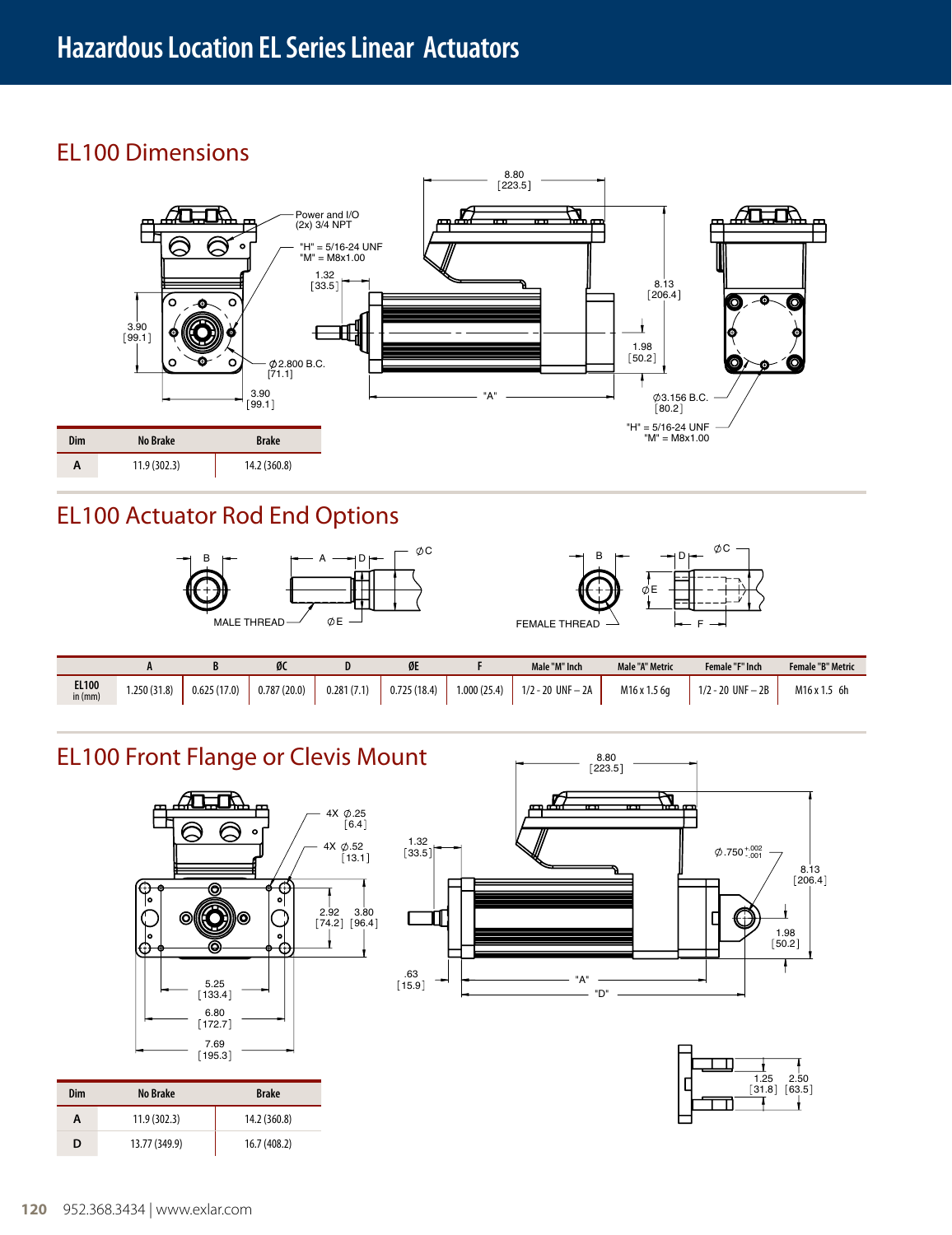### EL100 Terminal Box Wiring

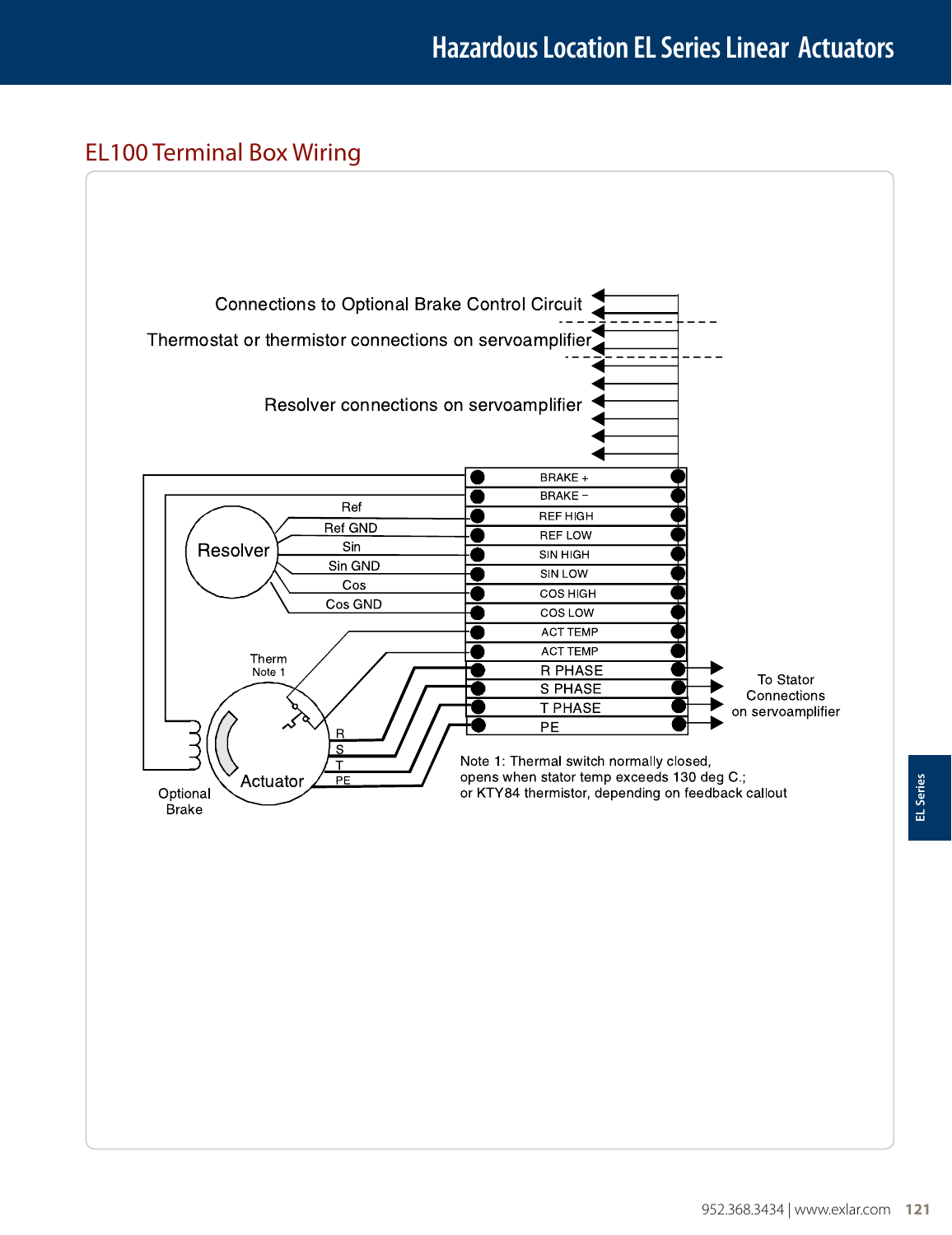#### **EL30 = Model Series**

#### **AA = Frame Size**

 $30 = 3$  inch (80 mm) nominal

#### **BB = Nomimal Stroke Length**

- $03 = 3$  inch (75 mm) troke
- $06 = 6$  inch (150 mm) stroke
- $XX =$  Special stroke not to exceed 6 inch (150 mm)

#### **CC = Screw Lead**

- $01 = 0.1$  inch lead
- $02 = 0.2$  inch lead
- $05 = 0.5$  inch lead
- $XX =$  Special

#### **DDD = Connector Options**

 $N## =$  Potted NPT with flying leads

## = Length of flying leads in feet (not to exceed 99') Consult Exlar application engineering if longer length is needed.

#### **E = Mounting Options**

- $F =$  Front Flange
- $C =$ Rear Clevis
- $H =$ Threaded Face
- $X =$  Special Mounting

#### **F = Rod Ends**

- $M = Male$ , US std thread
- $A = Male$ , Metric std thread
- $F =$  Female, US std thread
- B = Female, Metric std thread

#### Notes:

1. The dynamic load rating of zero backlash, preloaded screws is 63% of the dynamic load rating of the standard non-preloaded screws. The calculated travel life of a preloaded screw will be 25% of the calculated travel life of the same size and lead of a non-preloaded screw. Preloaded follower is not available with absolute internal feedback option.

2. Not available with 3" stroke.

#### **GGG = FeedbackType**

(Also specify the Amplifier/Drive Model being used

- when ordering) -– Standard Resolver
- Size 15 1024 line (2068 cts) per rev, two phase resolver
- $XX1 =$  Custom Feedback Wiring and feedback device information must be provided and new feedback callout will be created – Please consult application engineering. Resolver only.
- AB6 = Allen-Bradley/Rockwell Standard Resolver
- AM3 = Advanced Motion Control Standard Resolver
- AP1 = API Controls Standard Resolver
- BD2 = Baldor Standard Resolver
- BM2 = Baumueller Standard Resolver
- BR1 = B&R Automation Standard Resolver
- CO2 = Copley Controls Standard Resolver
- CT5 = Standard Resolver FM/UM/EZ motor wiring w/M23 euro connectors for 'M' option
- DT2 = Delta Tau Data Systems – Standard Resolver
- $EL1 = Elmo Motion Control$ – Standard Resolver
- EX4 = Exlar Standard Resolver
- IF1 = Infranor Standard Resolver
- IN6 = Indramat/Bosch-Rexroth
- Standard Resolver
- JT1 = Jetter Technologies
- Standard Resolver KM5 = Kollmorgen/Danaher
- Standard Resolver
- LZ5 = Lenze/AC Tech Standard Resolver
- MD1 = Modicon Standard Resolver
- MG1 = Moog Standard Resolver
- MN4 = Momentum Standard Resolver
- MX1 = Metronix Standard Resolver
- OR1 = Ormec Standard Resolver
- PC7 = Parker Standard Resolver European only
- PC0 = Parker Standard Resolver US Only
- PS3 = Pacific Scientific Standard Resolver
- SM2 = Siemens Standard Resolver
- SW1 = SEW/Eurodrive Standard Resolver
- WD1= Whedco/Fanuc Standard Resolver

#### **HHH = Motor Stator all 8 pole**

- 1A8 = 1 stack, 24 Vrms  $218 = 2$  stack, 115 Vrms  $1B8 = 1$  stack, 48 Vrms 238 = 2 stack, 230 Vrms  $118 = 1$  stack, 115 Vrms  $258 = 2$  stack, 400 Vrms 138 = 1 stack, 230 Vrms  $268 = 2$  stack, 460 Vrms 158 = 1 stack, 400 Vrms  $318 = 3$  stack, 115 Vrms<sup>2</sup>
- 
- $168 = 1$  stack, 460 Vrms
- $338 = 3$  stack, 230 Vrms<sup>2</sup>
- $2A8 = 2$  stack, 24 Vrms
- $358 = 3$  stack, 400 Vrms<sup>2</sup>
- $2B8 = 2$  stack, 48 Vrms
- $368 = 3$  stack, 460 Vrms<sup>2</sup>

#### **II = Motor Speed**

01-99 = Two digit number - rated speed in rpm x 100

#### **JJJ = Hazardous Location Temperature Rating**

- T3A = 180˚ C (Samarium Cobolt magnets)
- T4 = 135˚ C (Neodymium-Iron-Boron magnets)

#### **XX = Optional Speed & Mechanical Designations – Multiples possible**

- XL = Special lubrication
- $PF$  = Preloaded follower<sup>1</sup>
- 
- $XT = Special travel option$

#### **##### = Part Number Designator for Specials**

**##### = Optional 5 digit assigned part number to designate unique model number for specials**